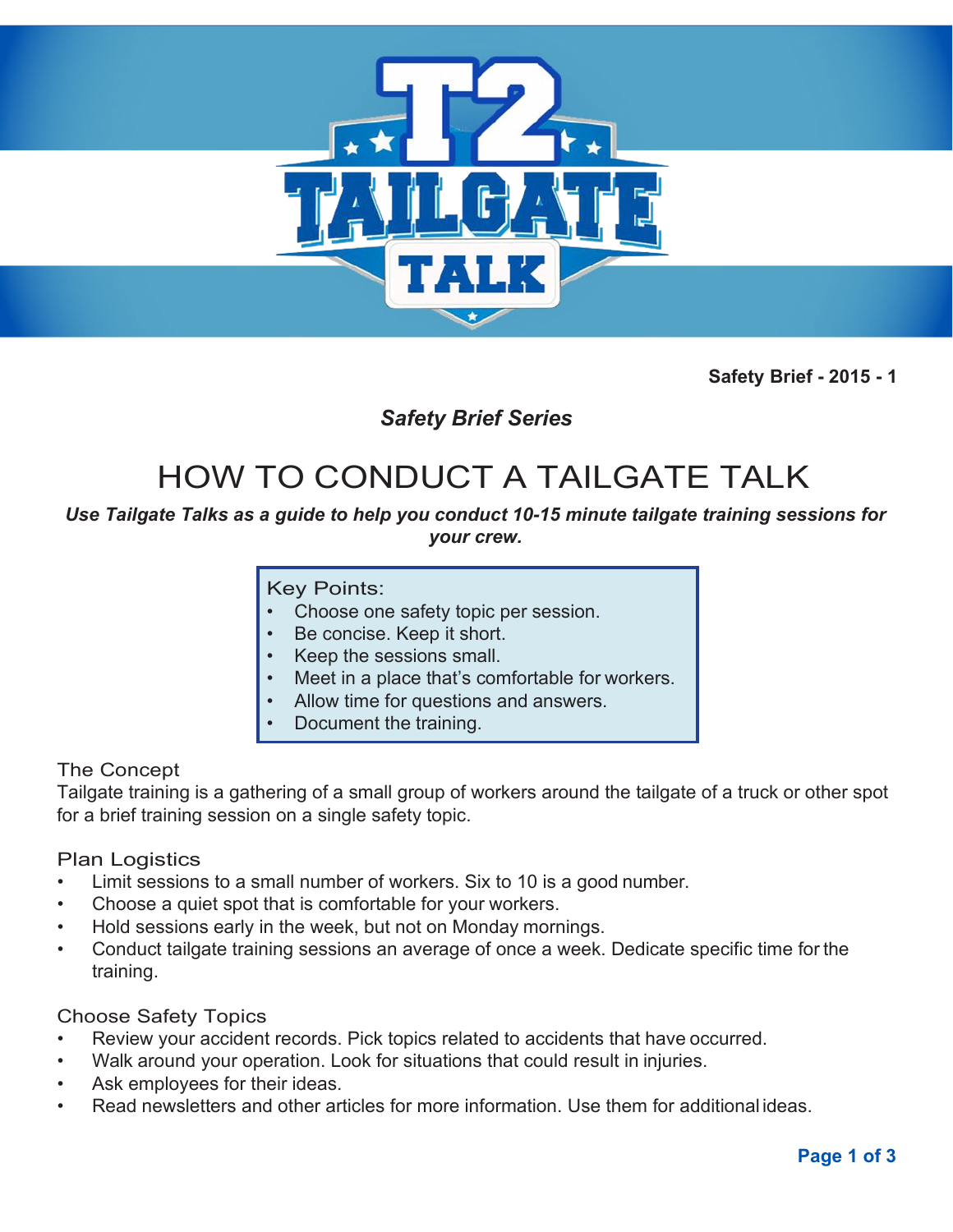# Prepare Your Presentation

- Use a one-page fact sheet like the Tailgate Talks provided by the T2 Center (find them using this link: www.t2center.uconn.edu) or outline your own ideas.
- Look for visual aids. Examples: warning signs, a flipchart, an illustration on poster board.
- Photocopy handouts ahead of time.
- Read through the materials the night before.

#### Conduct the Session

- Keep your presentation informal.
- Don't use words your employees won't understand.
- Use visual aids.
- Involve your workers in discussion of the topic.
- Allow time for questions at the end.
- Have workers sign a sheet showing they were trained and keep it on file.

| Tailgate Training Do's and Don'ts                                                                                                      |                                                                                                                                                                   |
|----------------------------------------------------------------------------------------------------------------------------------------|-------------------------------------------------------------------------------------------------------------------------------------------------------------------|
| DO:                                                                                                                                    | <b>DON'T:</b>                                                                                                                                                     |
| Limit sessions to no more than 15 minutes.<br>Choose topics that relate to your operation.<br>Hold sessions an average of once a week. | Conduct training sessions on Monday<br>mornings.<br>Speak in a manner workers won't<br>$\bullet$<br>understand.<br>Discourage employees from asking<br>questions. |

#### **Informal**

- Sessions held on employees' turf.
- No "lecturing."
- Trainer speaks employees' language.
- Employees are comfortable and more willing to participate.

#### **Very Focused**

- One safety topic presented at a time.
- Easier for most workers to digest one topic at a time.
- Puts safety information on the "front line" where it's most effective.

#### **Brief Sessions**

- Sessions run no more than 15 minutes.
- Doesn't lose employees' attention.
- Employees more likely to look forward to shorter sessions.

#### **Repetition**

- Consistently held sessions reinforce the importance of safety.
- Employees are more likely to remember what they heard.
- Employees are more likely to put concepts into action.
- Constant reinforcement keeps ideas fresh.